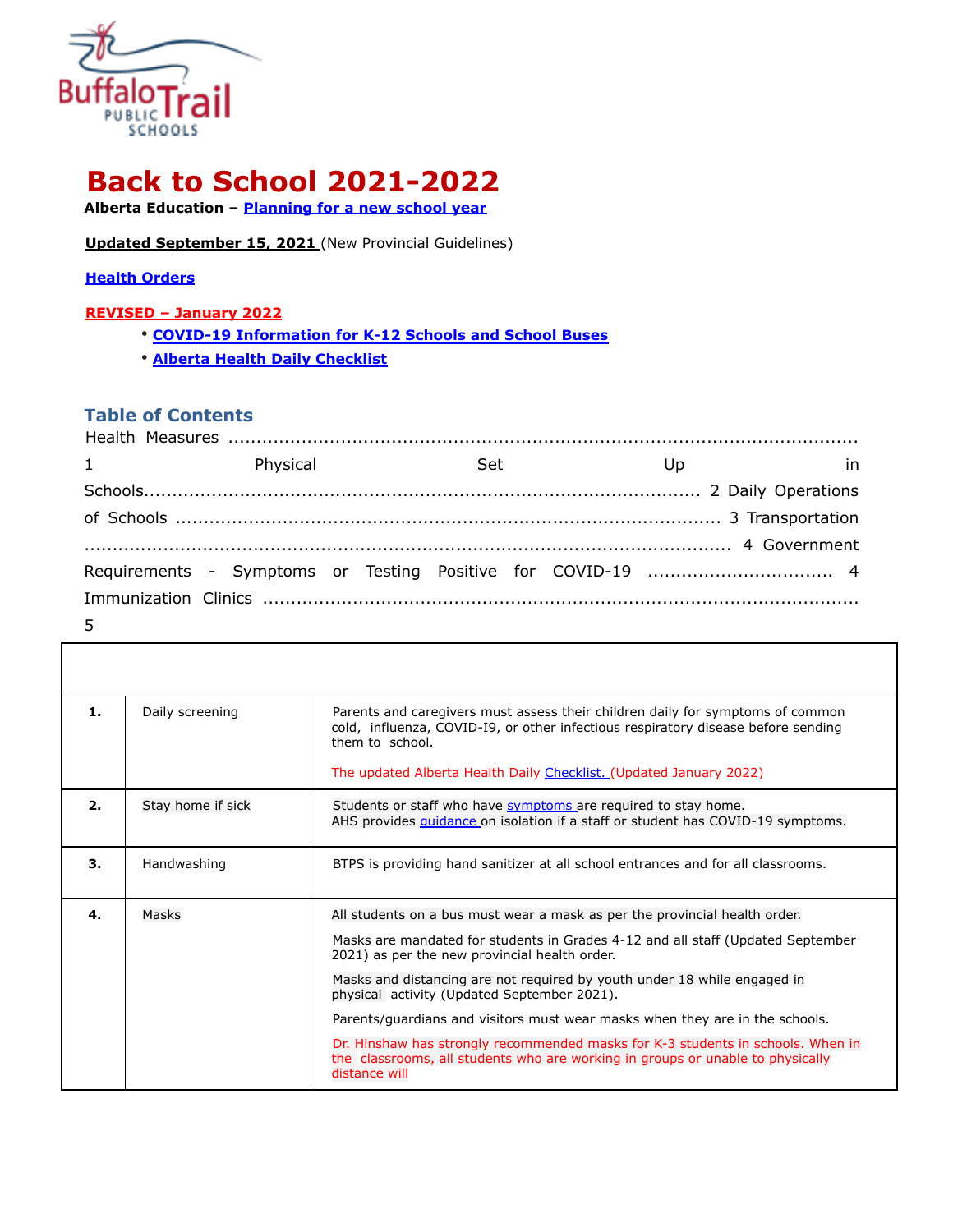Updated January 19, 2022 1



|    |                                                                       | be asked to wear a mask. Our schools will strongly recommend that K-3 students<br>wear them in busy common areas and hallways. Schools may choose to have<br>additional mask requirements (updated January 2022).                                                             |
|----|-----------------------------------------------------------------------|-------------------------------------------------------------------------------------------------------------------------------------------------------------------------------------------------------------------------------------------------------------------------------|
| 5. | Physical distancing                                                   | Physical distancing must occur in hallways, washrooms, and common areas<br>(Updated September 2021) as per the new health order.                                                                                                                                              |
| 6. | Showing symptoms<br>while at school                                   | Staff will need to go home right away. Students will be moved to a school's sickroom,<br>parents/guardians will be called, the student will need to be picked up and taken<br>home. A sick child will not be able to ride a bus.                                              |
| 7. | Confirmed COVID-19<br>case at school                                  | Anyone with COVID-19 is legally required to isolate as per the quidelines.<br>(Updated January 2022).<br>AHS has indicated that schools will not be informed about individual COVID-19 cases.                                                                                 |
| 8. | Isolate or quarantine<br>with core symptoms                           | Everyone is legally required to isolate. Please review the core symptom list and<br>Alberta Health Daily Checklist (updated January 2022).                                                                                                                                    |
| 9. | Close contacts or<br>family members of a<br>positive COVID-19<br>case | If a member of the household has COVID-19, please contact your school. Minimizing<br>the risk of spread through isolation is important to keep our schools open. Isolation<br>and quarantine requirements<br><b>Alberta Health Daily Checklist</b><br>(Updated January 2022). |

| 1. | Cohorts             | Elementary students will be cohorted for classes and breaks (Updated September 2021).<br>As much as operationally possible, limit the number of classroom cohorts that                                                                                                                                                                                                                                                                                                                            |
|----|---------------------|---------------------------------------------------------------------------------------------------------------------------------------------------------------------------------------------------------------------------------------------------------------------------------------------------------------------------------------------------------------------------------------------------------------------------------------------------------------------------------------------------|
|    |                     | teachers belong to (updated January 2022).                                                                                                                                                                                                                                                                                                                                                                                                                                                        |
| 2. | Lockers             | Students will be able to use lockers provided to them at the school.                                                                                                                                                                                                                                                                                                                                                                                                                              |
| 3. | Cleaning            | We are providing:<br>. Enhanced cleaning of high touch areas throughout the day.<br>. Enhanced cleaning of ventilation systems.                                                                                                                                                                                                                                                                                                                                                                   |
| 4. | Physical distancing | Wherever possible, the division will promote physical distancing in hallways,<br>washrooms, and common areas. This may mean that there is reduced seating in<br>common areas and breaks may be staggered throughout the day.<br>As per Health Order 55-2021, 13.2, students, staff and visitors at a school building<br>must maintain a physical distance of two metres from any other person who is not a<br>member of their cohort as referenced in sections 2.1(e)(i). (Updated January 2022). |
| 5. | Common areas        | Seating may be reduced. Schools will have procedures for physical distancing.                                                                                                                                                                                                                                                                                                                                                                                                                     |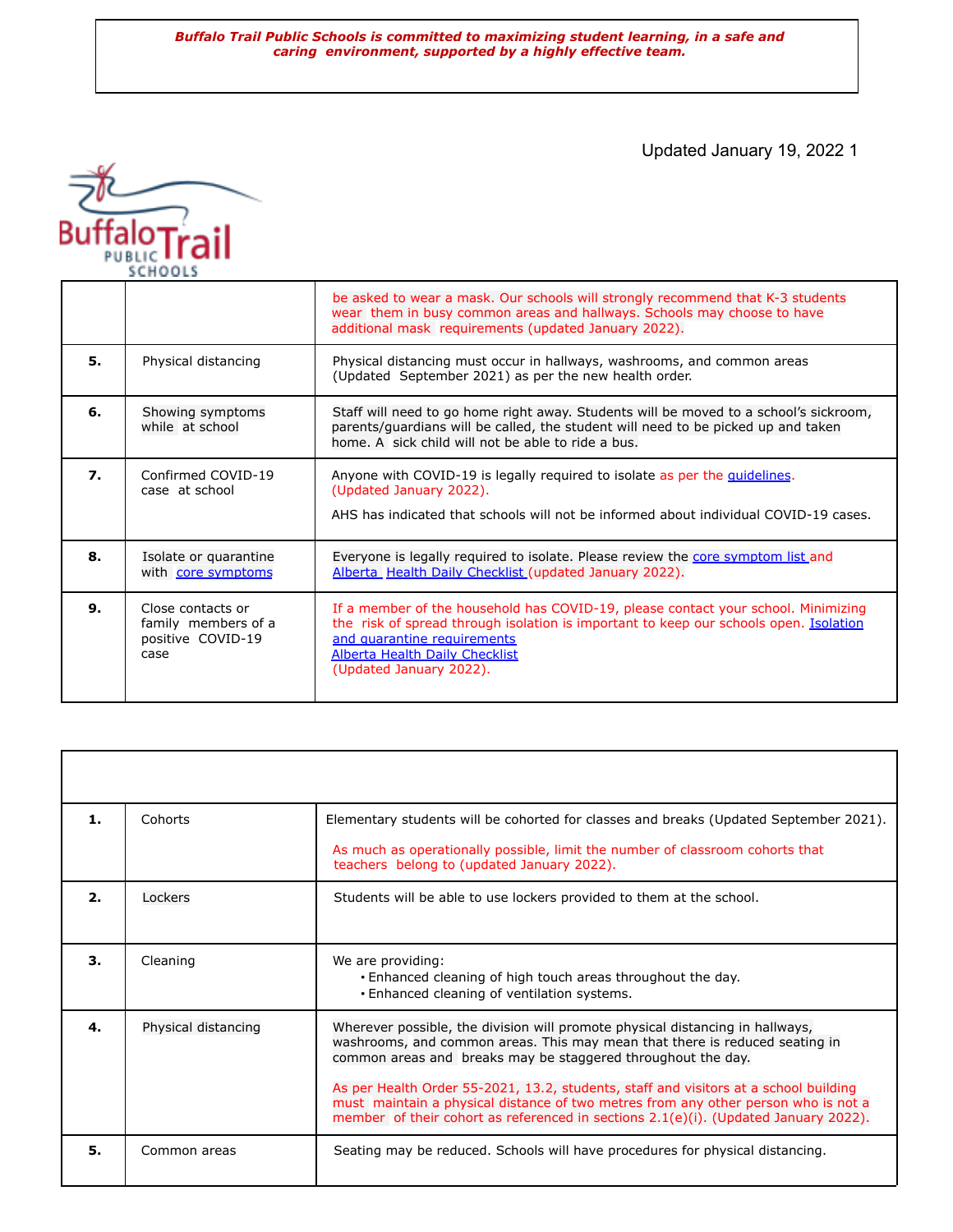Updated January 19, 2022 2



| 1.  | <b>Visitors</b>              | Visitors to our schools will be limited (Updated September 2021).<br>All visitors to the school must wear a mask, use proper hand hygiene upon entering,<br>and complete the BTPS daily screening app. Visitors, students, or staff who feel ill or<br>have symptoms of COVID-19 cannot enter the school.<br>In the Guidance for Schools (K-12) and School Buses, it is recommended that at<br>time, school authorities limit opportunities for spectating at school<br>this.<br>performances and sporting events to reduce potential exposures to COVID-19<br>(updated January 2022). |
|-----|------------------------------|----------------------------------------------------------------------------------------------------------------------------------------------------------------------------------------------------------------------------------------------------------------------------------------------------------------------------------------------------------------------------------------------------------------------------------------------------------------------------------------------------------------------------------------------------------------------------------------|
| 2.  | Outbreaks                    | As of January 2022, Alberta Health is updating the guidance information and<br>procedures that schools will be provided if there is an outbreak. (Updated January<br>2022)                                                                                                                                                                                                                                                                                                                                                                                                             |
| 3.  | School activities            | Schools will be working with their staff to ensure that students are not in large<br>gatherings and student activities will be virtual (Updated September 2021). (i.e.,<br>assemblies).                                                                                                                                                                                                                                                                                                                                                                                                |
| 4.  | Staggered start              | Schools may choose to have a staggered start schedule for half of the students to<br>attend on September 1 and half on September 2. Watch for information from your<br>student's school.                                                                                                                                                                                                                                                                                                                                                                                               |
| 5.  | Water fountains              | Water fountains will continue to operate. Students are encouraged to bring and fill<br>water bottles.<br>Water fountains will be cleaned throughout the day.                                                                                                                                                                                                                                                                                                                                                                                                                           |
| 6.  | Shared equipment             | Students will use and store their own personal school supplies. Schools will<br>minimize shared equipment, textbooks, and materials. Materials that are shared<br>will be cleaned after use.                                                                                                                                                                                                                                                                                                                                                                                           |
| 7.  | School libraries             | Schools will cohort or schedule students to use the library at specific times. Spaces will<br>be cleaned throughout the day.                                                                                                                                                                                                                                                                                                                                                                                                                                                           |
| 9.  | School nutrition<br>programs | Schools will be able to work within the safety guidelines and protocols to maintain<br>their nutrition programs.                                                                                                                                                                                                                                                                                                                                                                                                                                                                       |
| 10. | Assemblies                   | School wide events, assemblies and performances will be virtual.                                                                                                                                                                                                                                                                                                                                                                                                                                                                                                                       |
| 11. | Extra-curricular activities  | Masks and distancing are not required by youth under 18 while engaged in<br>physical activity (Updated September 2021).<br>It is recommended that school authorities limit extracurricular sport tournaments<br>and inter-school games at this time, to reduce potential exposures to COVID-19<br>(updated January 2022). There are no inter-school competitions until the end of<br>January, and we will monitor our situation and wait for more guidance from AB ED                                                                                                                  |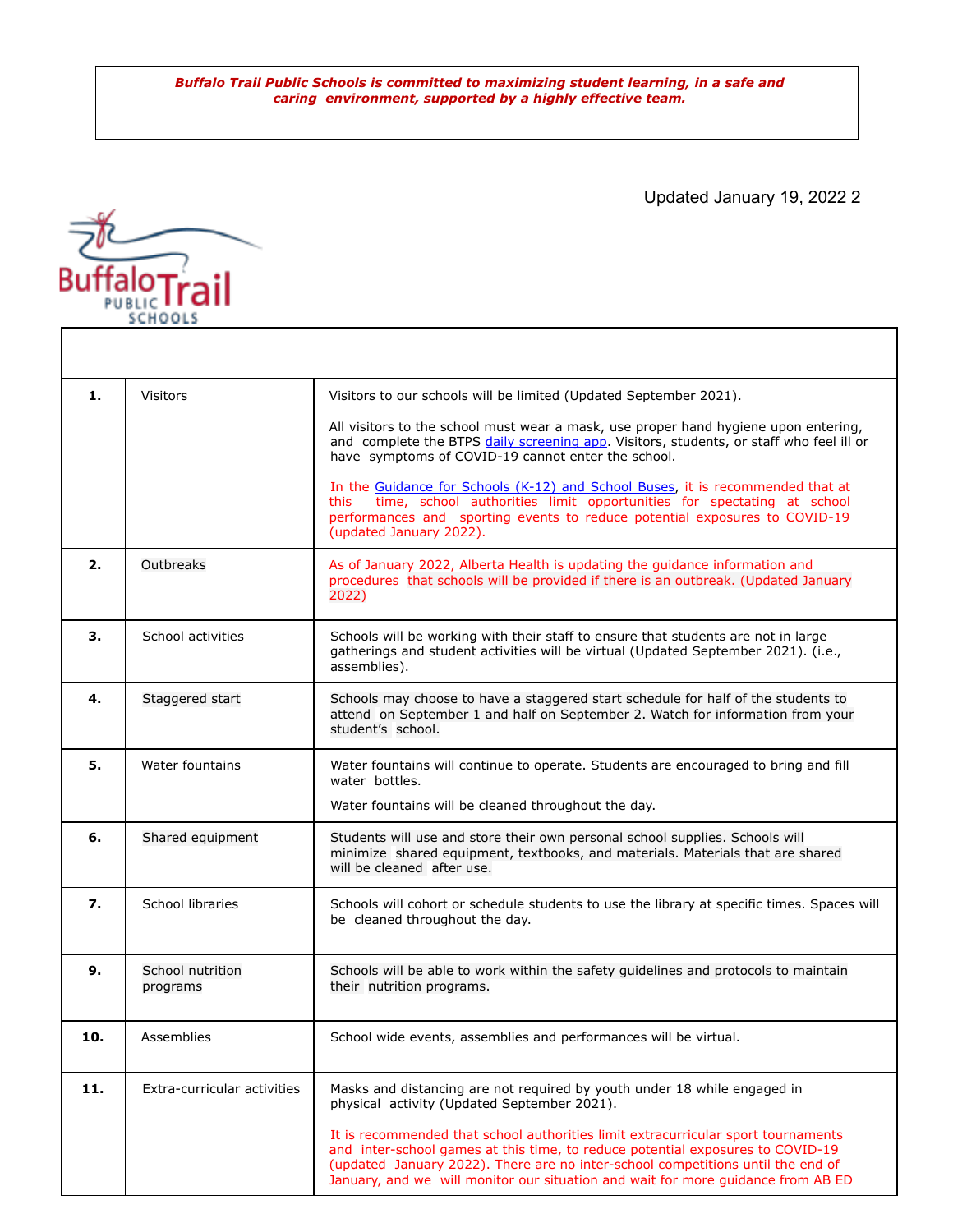## Updated January 19, 2022 3 PURLIC SCHOOLS **12.** Field trips In the Guidance for Schools (K-12) and School Buses, off-site activities (e.g., field trips for group physical activity, performance activities and recreational activities that are part of the curriculum) are not recommended at this time (updated January 2022).

| 1 <sub>1</sub> | Masks                 | Masks are required on school buses. Students will not be allowed on the bus<br>without a mask.                      |
|----------------|-----------------------|---------------------------------------------------------------------------------------------------------------------|
|                |                       | Grades 4-12 students and all staff must wear masks (Updated September 2021) as<br>per the new health order.         |
| 2.             | Seating plans         | There will be a seating plan on the bus, but it will not need to be the first on loads at<br>the back.              |
| 3.             | Cleaning              | Busses will be cleaned after each bus run.                                                                          |
| 4.             | Pick up of students   | Where possible, students will practice physical distancing (Updated September 2021)<br>as per the new health order. |
| 5.             | <b>AHS Guidelines</b> | The government's guidance for school busses is here.                                                                |

| <b>Government Requirements - Symptoms or Testing Positive for COVID-19</b> |                                                       |                                                                                                                                                                   |
|----------------------------------------------------------------------------|-------------------------------------------------------|-------------------------------------------------------------------------------------------------------------------------------------------------------------------|
|                                                                            | Anyone with core<br>symptoms or who<br>tests positive | Anyone with core symptoms or who tests positive is unable to attend school.<br>Everyone must follow the Alberta Health Daily Checklist. (Updated January<br>2022) |

| <b>Masking Exemptions</b> |  |
|---------------------------|--|